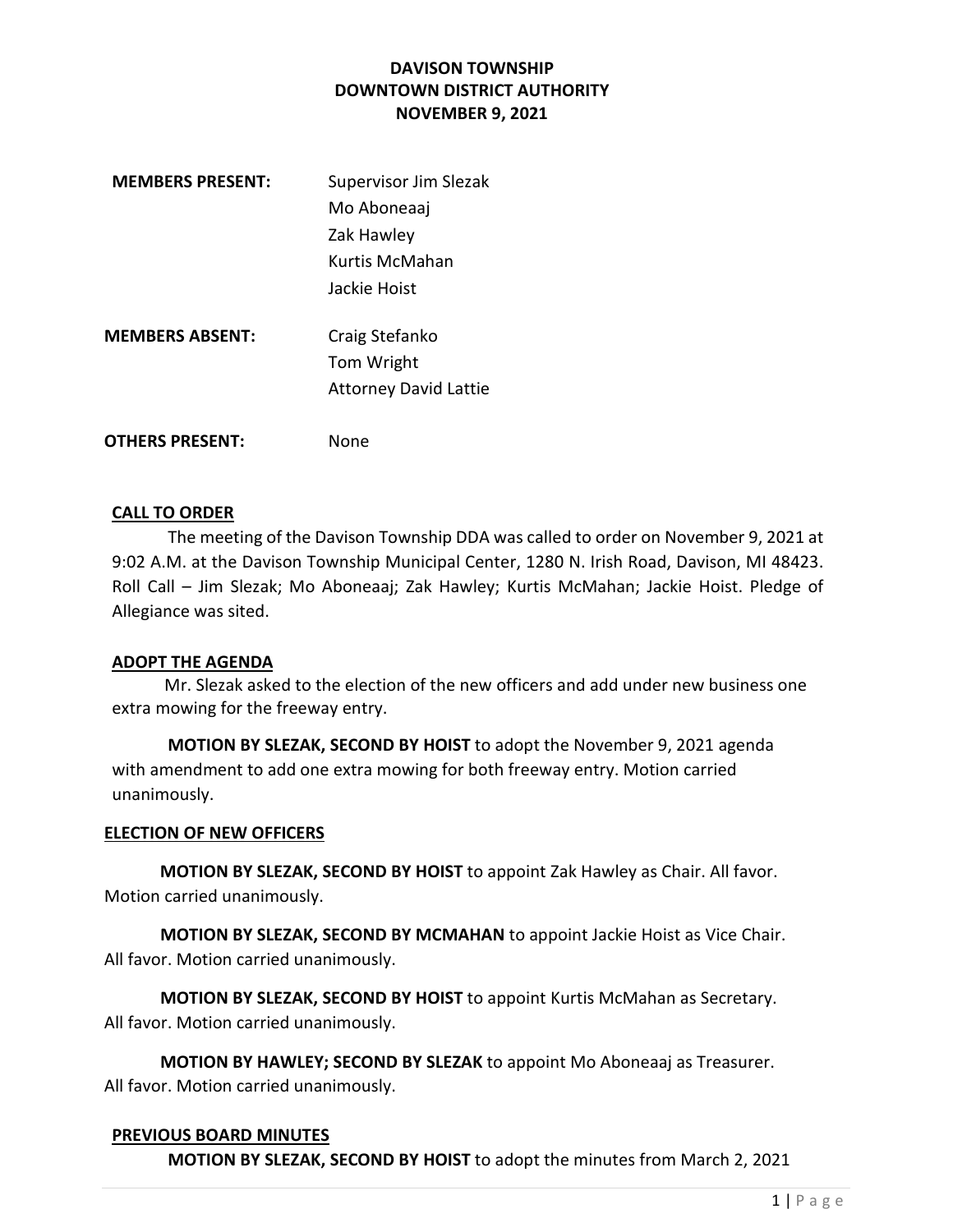VIA Zoom. All favor. Motion carried unanimously.

### BOARD BILLS

MOTION BY SLEZAK, SECOND BY HAWLEY to approve the board bills from April, May, June, July, August, September and October 2021 for \$127,641.07 with \$319,174.28 in the bank. Motion carried unanimously.

### REVENUE AND EXPENDITURE REPORT

Revenues \$106,967.85

Expenditures  $\leq$  -9,071.15

Total Balance \$ 97,896.70

### PUBLIC COMMENT

 Public comment was opened at 9:08 A.M. and there were no comments. Closed at 9:08 A.M.

### UNFINISHED BUSINESS

- A. IMPROVE DDA Hawley discussed ways on to improve the DDA; mocking the same as the way as Fenton has done with theirs.
- B. CONSUMERS FOR ELDERLY Slezak discussed on giving gift cards to seniors from Consumers.
- C. MORE MEETINGS We need to have more meetings during the year.

## NEW BUSINESS

 MOTION BY SLEZAK, SECOND BY HOIST to amend the agenda with adding the budget and bills to be paid to the agenda. All favor. Motion carried unanimously.

Shop with a Hero – Slezak spoke with Police Chief doing it Downtown Davison, last year was Downtown Davison; discussed amounts; how many kids; usually 20 kids at \$150 a kid; thinking there is going to be more this year; they have their child, but if the child is more needy more food support along with gifts. Hoist – it is our Township Police. Slezak – yes. Hawley – based on the number of kids you presented as of right now, \$3,000 is not a bad number; lets get the budget before we set a definite price.

MOTION BY HAWLEY, SECOND BY MCMAHAN to approve up to \$5,000.00 for shopping with a hero. Roll Call – Slezak – yes; Aboneaaj – yes; Hawley – yes; McMahan – yes; Hoist – yes. All favor. Motion carried unanimously.

Aboneaaj – you spoke about allocating some of those funds to help with food; would \$200.00 be a better number; or \$150.00?

 Slezak – they used to do \$100.00; which did not do much; so, they bumped it up some; lot of family's are in need.

Hawley – we are throwing in a little extra now than before.

Hoist – would this be combined with Meals?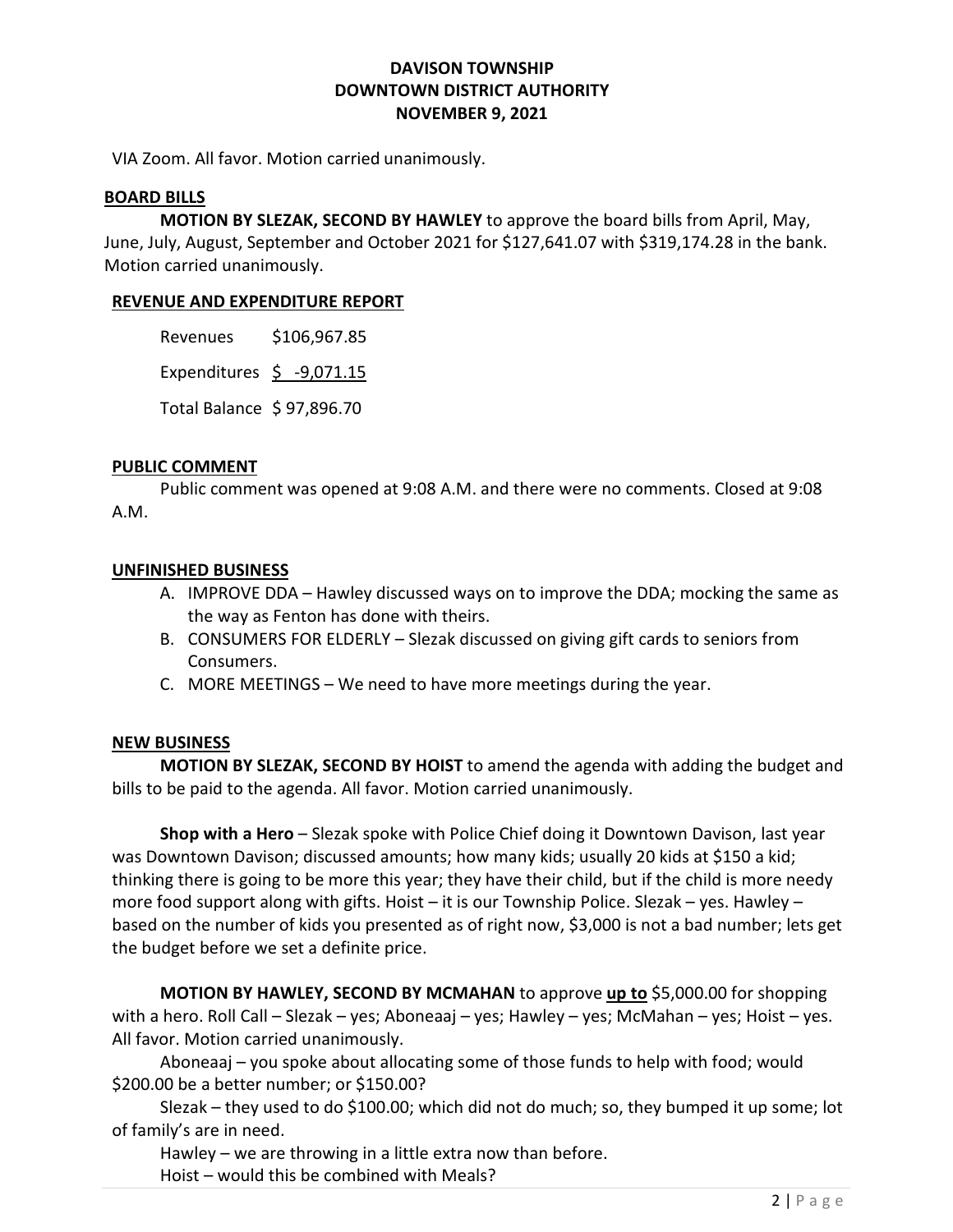Hawley – no that would be separate.

**Meals for Thanksgiving & Christmas** – Slezak – spoke with Jan and she said they usually are left with a lot of food and they just want money; people were coming in and saying they don't want the food they want the money.

 Hoist – maybe they get food assistance and that don't help buy cleaning supplies, etc. McMahan – not regulated.

Slezak – you can't tell what they use it on.

Hoist – if we gave them gift cards for Meijer, Kroger, VG's.

 Slezak – I asked if they could do only the Township residents so that way the money is with the residents of the Township.

 Hoist – I'm going to throw out a tenth of our income; is there a limit we can put towards Good-Will?

Hawley – Lattie would have to speak on that.

Slezak – not to go big, if we can do this, we can do this throughout the year.

 Hawley – colder months is when we see the most; another \$5000.00 towards that to split between the meals and consumers cards is too hefty?

Slezak – I don't think it is

 McMahan – with our budget I don't think it is; but I would like to see the whole township not just a select few; \$10,000 would be just fine; I'm a giving person.

Discuss helping Senior's with Financial Assistance - give Consumer's gift cards to help.

MOTION BY HAWLEY, SECOND BY HOIST to add another \$5,000 for the Consumers gift cards and the meals for a total of \$10,000. All favor. Motion carried unanimously.

Car Cruise for VG's & John's – Slezak discussed that he was approached by John's and was asked if we would be more of a sponsor to help out; VG's helps out but John's puts more in for that day on what they spend; this would be just a donation; that the DDA helped out; maybe our name on the board; we can bring this back up later; do we want to be a sponsor of the big car cruise of the year.

Hawley – get the name out there; we are not looking for any recognition; just want the residents know that this is what the DDA does; help with the community.

Slezak – can get with Gary Gould about what we plan on doing.

McMahan – if we are going to do this, we need to allocate a little more for advertising.

 Hoist – we need to set aside a percent for these items that come up; we need to have a form filled out so that way they can't go out and say we just pick who we like; does it benefit the township.

 Hawley – you have to fill out a simple form and will eliminate about 50% of them just wanting money.

Slezak – yes, it will eliminate a few that just don't want to fill out the forms.

 Aboneaaj - \$600 is money well spent; we do have plenty of time; to get exposure or increase that we are giving back to our community; to see the turn out is a great feeling; covid friendly; if we want to pad that we could do that.

DDA MEMBER FORM UPDATE – Slezak – would like to have the form filled out and let us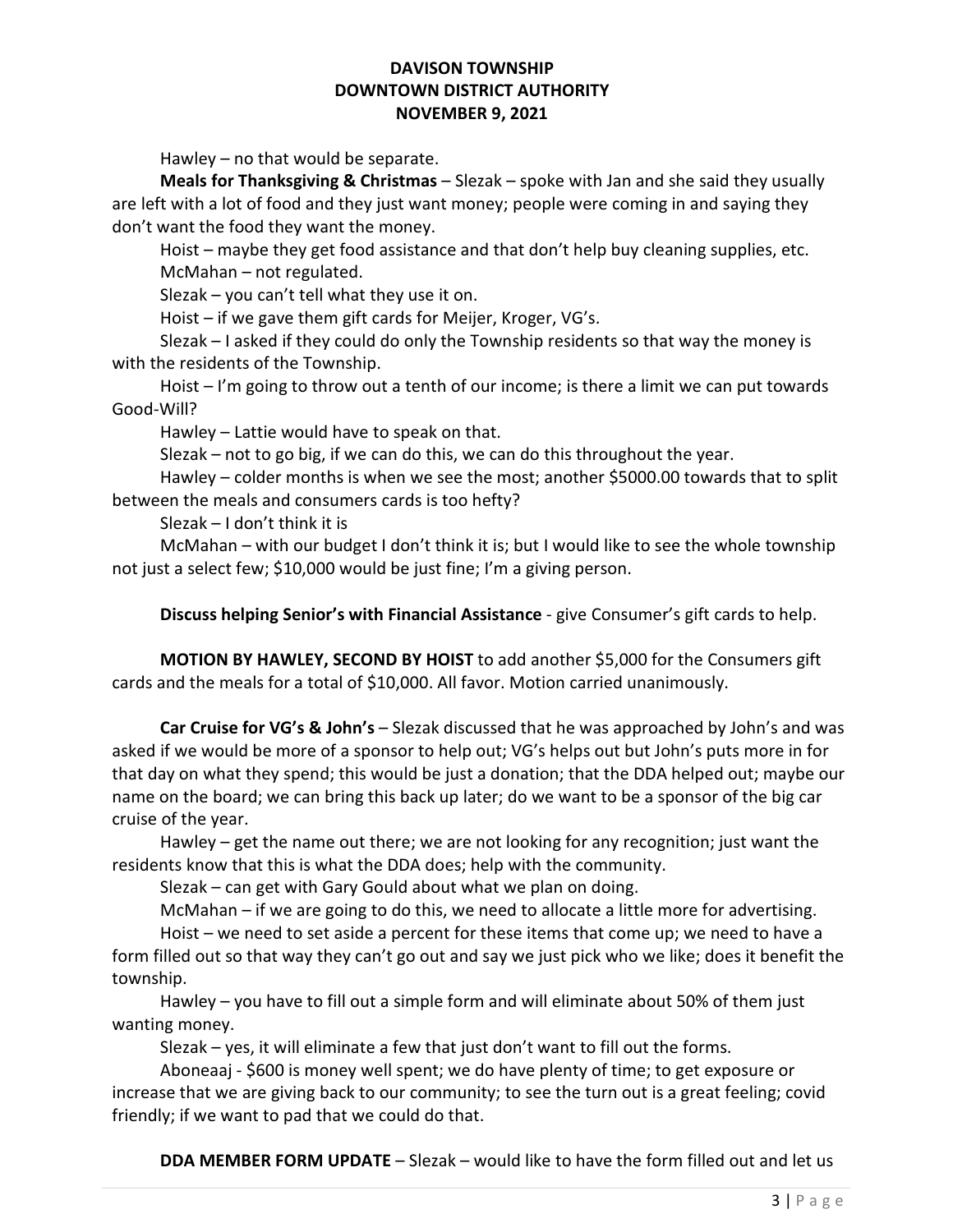know how you want to be contacted; tough to get a hold of people; some don't reach back out. McMahan – they have group apps that we can use; quick text; I wouldn't mind setting that

up; just need the information from these forms; just get a list of names and cell phones. Hawley – Jami can get you that.

# INFROMATIONAL ITEMS

 Extra mowing – Zak – D&M needed 10 mowing this year but we only estimated 9; \$2,200 for the additional mowing.

MOTION BY SLEZAK, SECOND BY HAWLEY to approve the extra \$2,200 for the one extra mowing. All favor. Motion carried unanimously.

Hoist – are you thinking about \$10,000 annually?

Slezak – no, it is around \$20,000.

Hawley – this helps if they need to help fill the ruts.

Slezak – depends on the weather.

 Hoist – if we can get a program for beautification; I would like to see the business hire someone for their landscape; I would like to see if we could possibly help with that cost.

 Hawley – take some of the money we have and do some of the hardscape like Clio Rd off the express way.

McMahan – that will be a million dollars right there.

Slezak – we could put it out for bids.

 Hoist – Wade Trim maybe can give us advise on how to get grants or steer us in the right area.

 Aboneaaj – there are quite a few landscaping places out there, we need to make sure we get a reputable one.

Slezak – I can get with Matt Place and discuss this with him to get a hold of Wade Trim.

 Hawley – one thing I would like to is have more frequent meetings; going nine months between meetings will not help; not ever month but at least ever other or quarter; so we can keep things moving in the right direction.

 McMahan – I think one hour a month is not bad; prioritize what we want to tackle first. Slezak – Tuesday, December 7, 2021.

McMahan – 9 works perfect for me.

Hawley  $-1$ 'm good with that.

Aboneaaj – I'm available.

Hoist – that works for me as well.

 Slezak – reach out to Hawley and send them to him or you can send them to Jami and she will send them to me.

 Hoist – maybe hire a DDA Director if we need part-time if it becomes overwhelming. Aboneaaj – that is forward thinking and I like that.

## INFORMATIONAL ITEMS

Hawley – what are some updates that is going on in the Township?

 Slezak – Hamlin's Pub; Delta Tire; Dairy Queen; lots of interest in the lots by Meijer; next year Lapeer Rd expansion to three lanes, which is needed; phase two will hopefully go to Lucky's and phase three go past the high school entrance; help with traffic flow; if we get the grants.